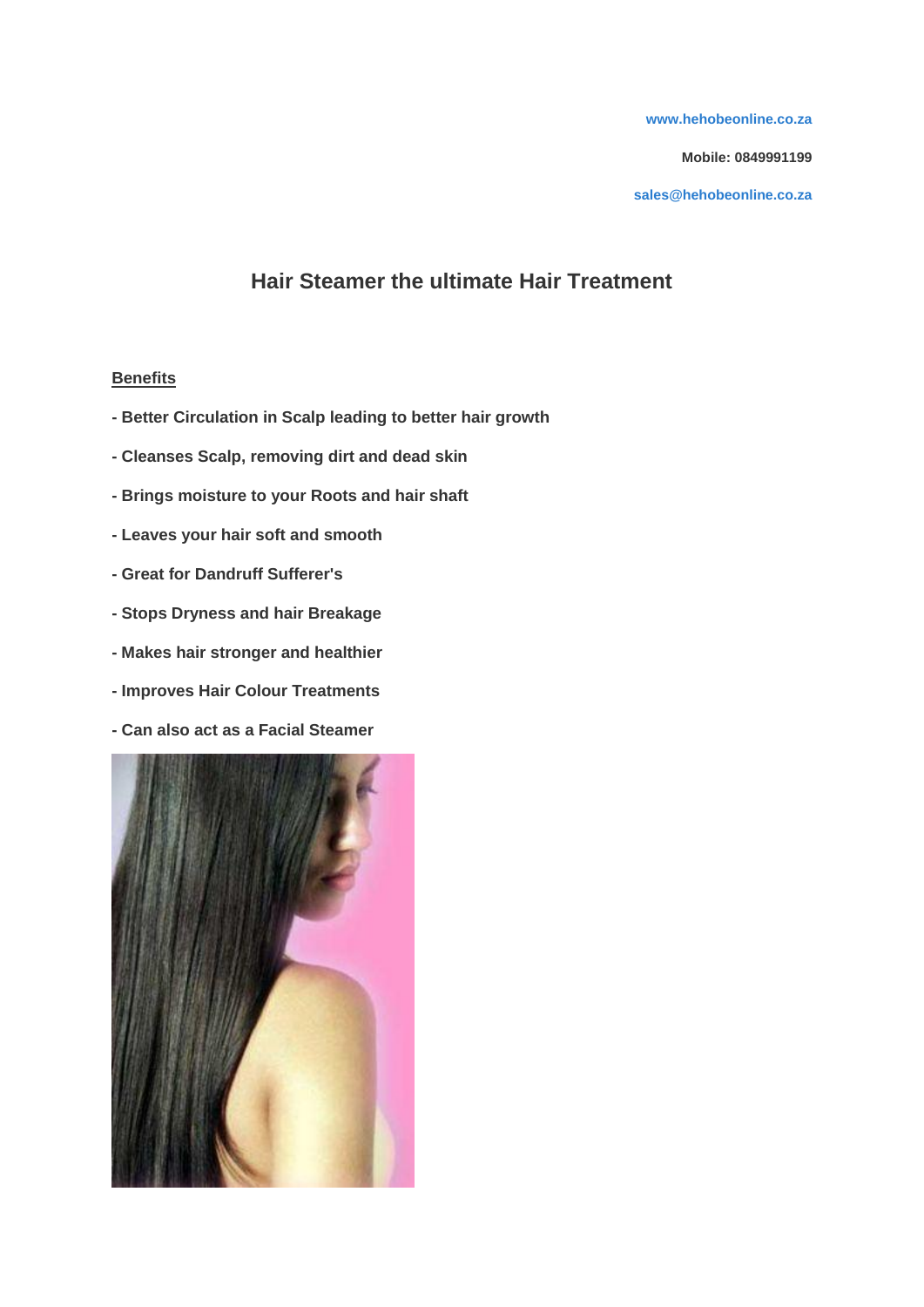## **Hair Steamer - Hair Treatment and How it works**

Hair steamer's are becoming more and more popular and they definitely get people talking with the nice cloud of steam hovering above the steamer.

They are more widely used for deep hair treatments such as scalp cleansing, protein moisturizing, color treatments and many other treatments to give us healthier and happy hair and scalp.

The reason why hair steamers are so great for hair treatment is that it will improve circulation with the steam and the heat will then open up your follicles and hair shaft cuticles and this allows moisture as well as your hair treatment product to enter the hair shaft.

The steamer is then set on a cooler setting towards the end of the hair treatment and this then closes the cuticles and hair shaft and locks in all that deep hair treatment product. Giving you great long lasting benefit as well as using natural h20 to bring moisture to your hair and scalp



## **How long and often should it be used?**

This is a very common question and if very specific to the type of hair treatment you are doing and the level of damage your hair has.

Generally people steam their hair no more than 2 times in a week for about 20 to 30 minutes to get the full benefit from it. Some sessions can go over an hour for more damaged hair.

After your hair steamer treatment you hair will feel a little heavier and full of moisture, during this time handle your hair with care , wait till your hair and scalp have cooled down until styling.

#### **Damaged Hair - Increase Temperature Decrease Steam if possible**

**Chemicals or Color Treatment - Skip cooling step**

**Conditioning Thick Hair - Extend Steam Time**

#### **Hair Steamer USE Guide**

Some examples of times for different hair types, these times are very short they can just be extended, just times it by 3 or 4:

For all Hair Types - Moderate Mist and Temperature , 8 minutes warm and 2 minutes cool down

Hair Products that Absorb Slowly - Low Mist and Moderate Temperature , 10 minutes warm and 2 minutes cool down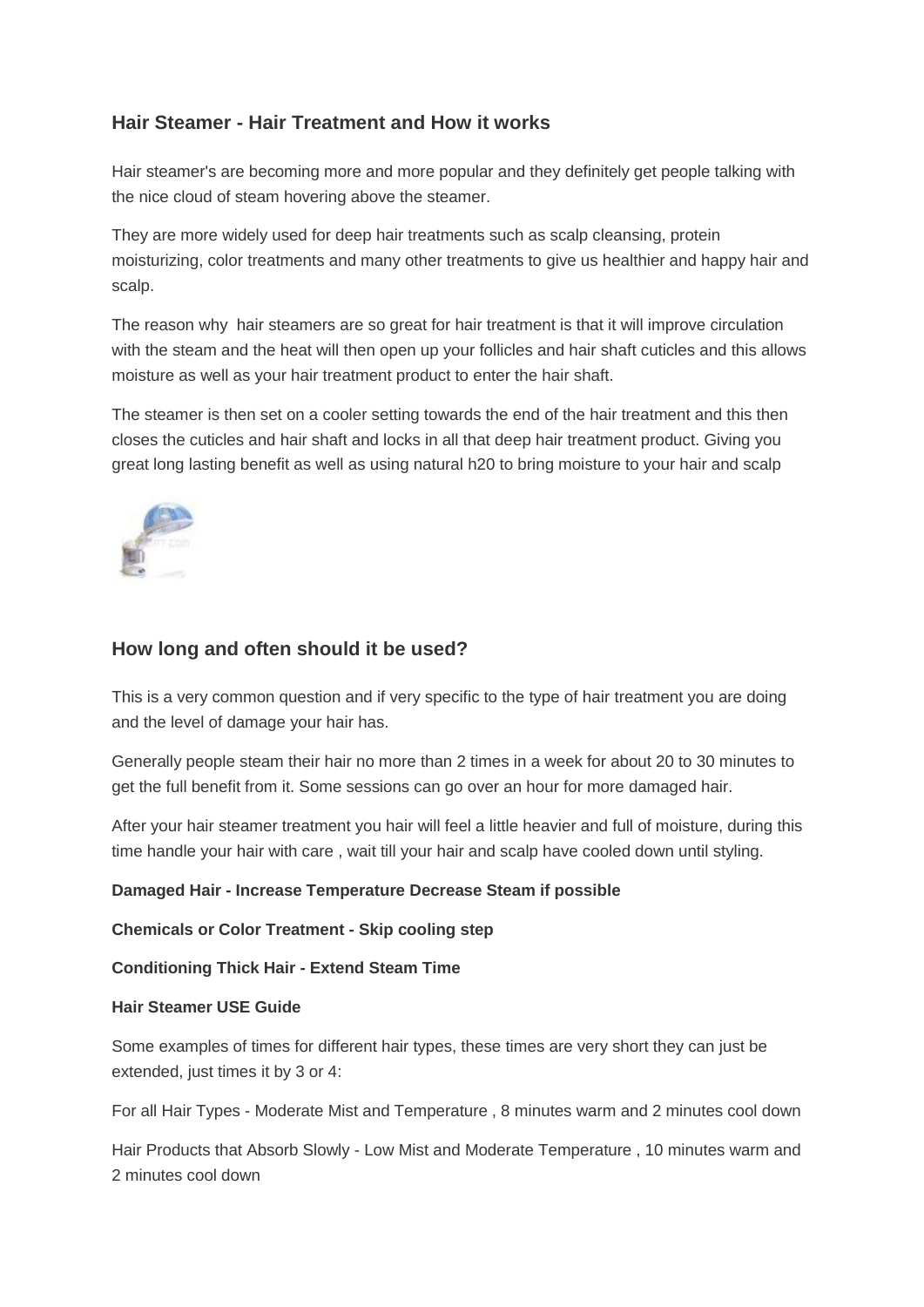

[L'Oreal Professional Series Expert Absolut Repair Masque,](http://www.amazon.com/LOreal-Professional-Expert-Absolut-6-7-Ounce/dp/B000KQ9TME%3FSubscriptionId%3D14H876SFAKFS0EHBYQ02%26tag%3Dhubpages-20%26linkCode%3Dxm2%26camp%3D2025%26creative%3D165953%26creativeASIN%3DB000KQ9TME)



[Fekkai Technician Color Care Conditioner,](http://www.amazon.com/Fekkai-Technician-Color-Care-Conditioner/dp/B000XQUE2U%3FSubscriptionId%3D14H876SFAKFS0EHBYQ02%26tag%3Dhubpages-20%26linkCode%3Dxm2%26camp%3D2025%26creative%3D165953%26creativeASIN%3DB000XQUE2U)

# **Hair Steamer USER Guide**

#### **Hair Steamer USE Guide**

It is recommended that you use distilled water, as it contains less particles, chlorine and all that and will give your hair steamer longer operation and life. Water that has been run through a purifier can be used.

Depending on type of steamer it may be necessary to empty water collection every 20 - 30 minutes or less.

Never turn the steamer on without water in the water compartment.

Components of Steamer

- **- Height Adjustment**
- **- Drain Tank & Water Tank**
- **- Keypad for time selction or ON/OFF button**
- **- Top Hood and Hood Cover**
- **- Neck Rest**



No don't be silly that's not a diaper on her head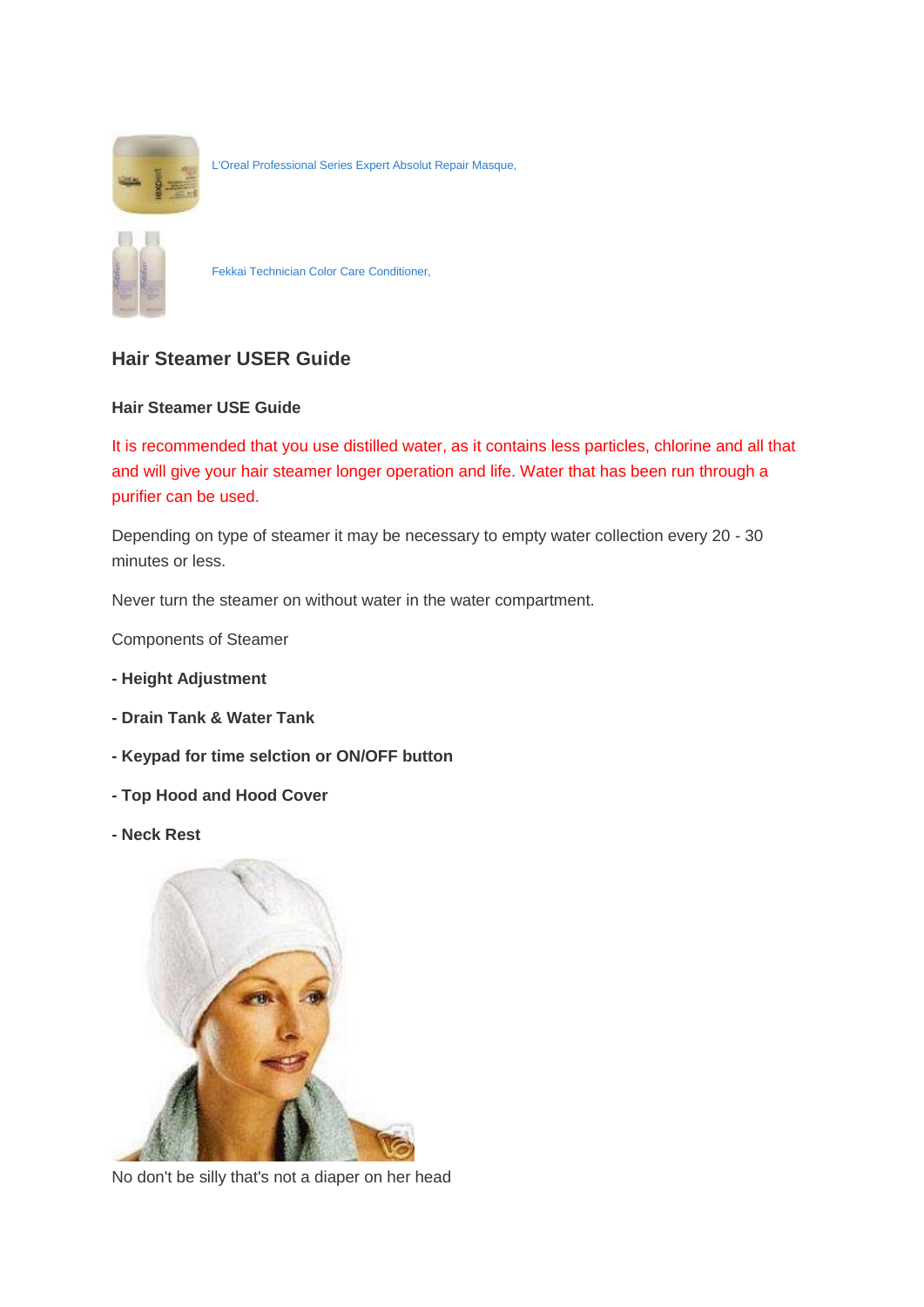# **Steam with a Steam Cap or Without**

There is quite a big discussion going on about this topic and its basically the debate about whether or not you should wear and steam cap when sitting under the hair steamer.

I have talked to many hairdressers and the general consensus is that when you sit under a hair steamer with a cap on it makes it almost impossible for the steam to penetrate your scalp and bring any benefits.

Heating the outside of the cap up will do nothing it may heat up but will take much longer, Some people may use steam caps when using a cheap hair steamer if there steamer is unable to provide a temperature controlled release of steam.

The best option is definitely using the hair steamer without the steam cap so the steam can penetrate your scalp and bring moisture straight to the roots and hair shaft.

## **Hair Steamer - Hair Treatment**

#### **Oils**

A popular and affordable hair treatment is to use a natural oil such as coconut or soybean oil to bring moisture to your scalp. The oil is a very good way to lift up dead skin and leave your scalp and hair cleansed.

#### **Protein Conditioner**

You make use of your protein conditioner by wetting your hair using your conditioner then sitting under the steamer for 10 - 15 minutes to really give your scalp and hair all the nutrients it needs.



A cheap home style version one that works quite well

## **Hair Steamer for Dandruff Sufferer's**

A Hair steamer can be a great weapon against dandruff and apart from general health benefits it brings to your hair and scalp. It will help to remove dead skin and fungus build up which will lead to a cleaner and itch free scalp.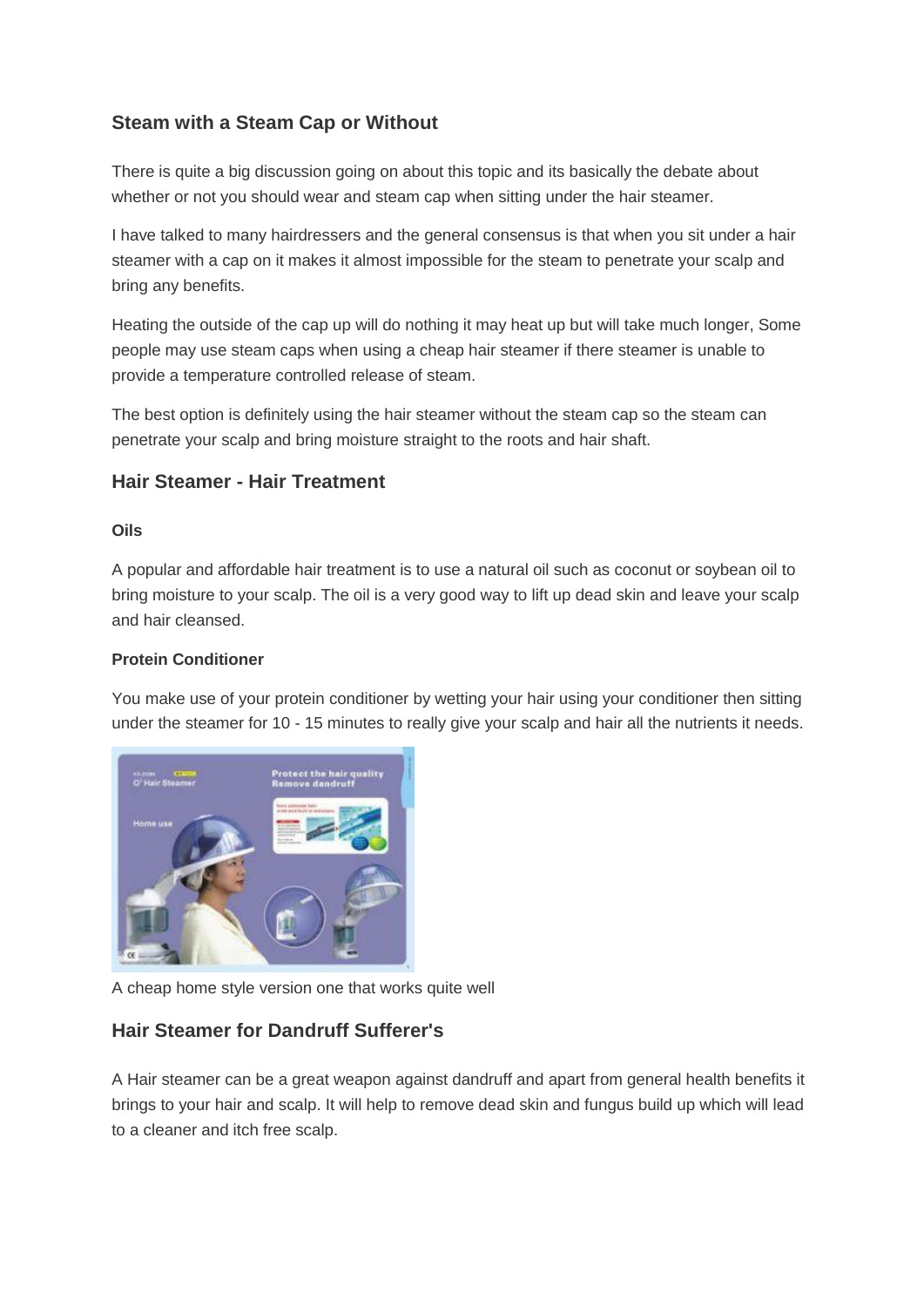Many people have cured there dandruff with weekly hair treatments with their steamer and it's probably the most natural thing you can do for your scalp. Using natural h20 water:)

# Benefits of Facial Steaming



Facial steaming is still used as one of the basic methods to detox our pores. It is one of the most efficient means to offer a deep cleansing for your skin. Whether you opt for a cosmetic or only a simple homemade treatment the best way is to make it properly in order to eliminate all the toxins from our complexion. The skin care industry offers several techniques that apply this method to prevent the formation of blackheads and pimples.

The benefits of this skin care treatment are unlimited, the condition to use it with skill is to learn all the advantages of it and apply the steaming for the right skin disorder. Moreover there's no need to mix any chemicals into the pure water. The effect of the steam will be strong enough to do miracles with clogged and stubborn pores.

These are several harmful agents that have the ability to penetrate the skin so deep that there's need for radical treatment to be eliminated. Steaming can be a solution for this problem.

It will efficiently soften the skin and even the residue in order to wash it off with the steam. There are hardly any debris that facial steaming can't fight. Be it blackheads, dead skin cells, pollution and even makeup.

Ideally a proper skin care routine should include the steaming of the face. It is highly recommended to embed it into the weekly beauty care so that the skin might get rid of the harmful effects.

Another great advantage of steaming is that it can boost the blood circulation which is essential for the reproduction of new and healthy cells. The external layer of the skin is softened to unclog the pores this way contributing to the easy elimination of blackheads. However be careful don't go too close to the steam to prevent causing any damage to your complexion. Keep the decent distance and stay as close as it's really comfortable. It shouldn't be a torture rather a refreshing spa treatment. Don't panic if after the first sessions you'll notice the formation of blemishes. It is normal that's the first sign that your skin manages to strip off the dirt and other toxins. This will be the first step towards the deep cleansing process.

It can work for all skin types, even though it is recommended to reduce the frequency of steaming if you have an ultra-sensitive or extremely dry skin. In this case repeat it once in 2 weeks, still won't neglect its benefits on your critical complexion.